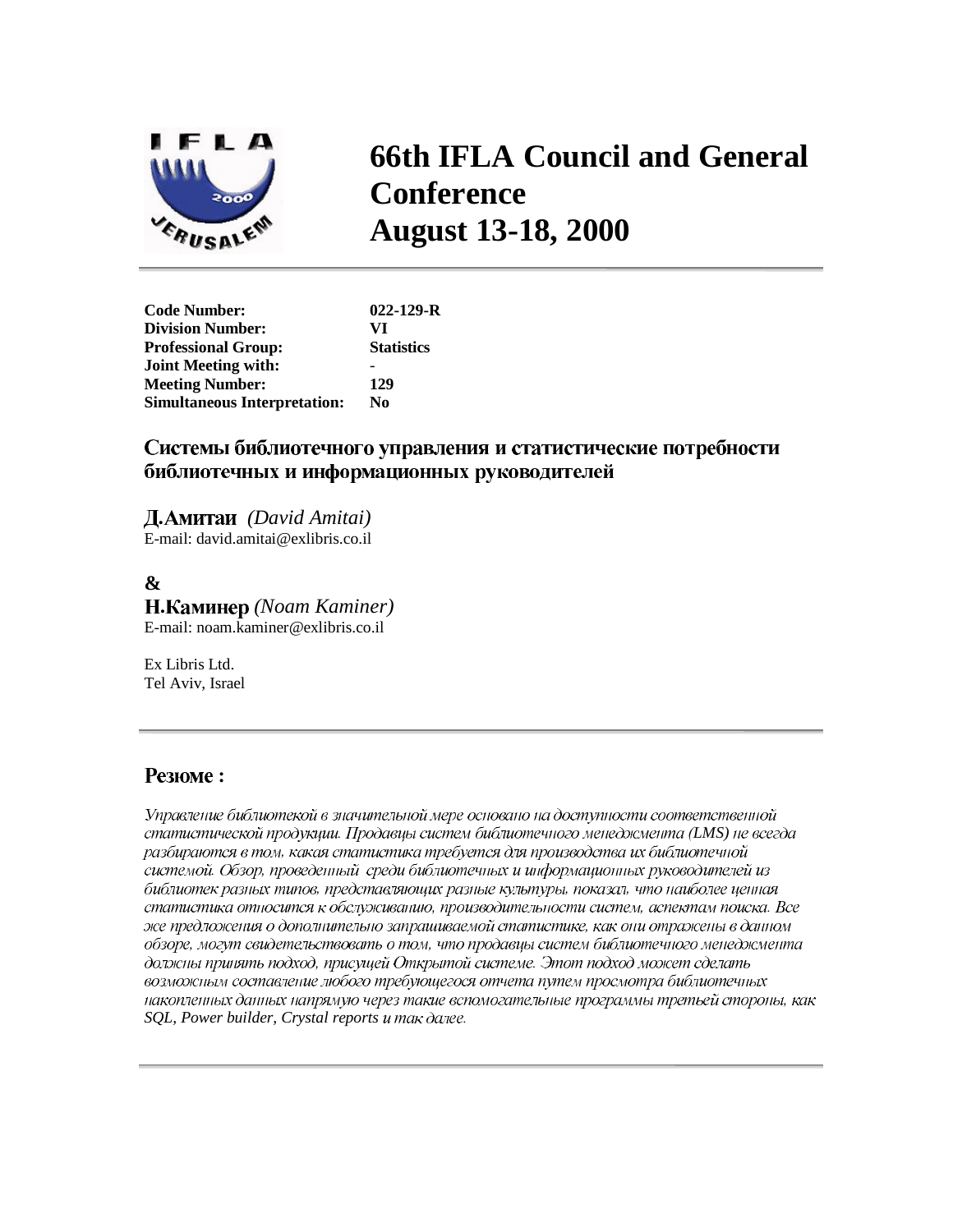#### Введение.

Создание эффективного и рентабельного информационного обслуживания требует, среди прочего, соответственной статистической продукции, на которой библиотечные и информационные руководители могут основывать свои политические решения.

Продавцов систем библиотечного менеджмента часто спрашивают, имеет ли их система функциональность (например, статистический модуль), достаточную для поддержки решений руководства. Все же не всегда ясно, поддержку каких конкретных целей нужно иметь в виду при разработке такой функциональности.

Цель данного обзора состоит в сборе информации о фактических статистических потребностях библиотечных руководителей для содействия наилучшему пониманию их нужд в этой области. Авторы надеются, что полученная информация облегчит производителям систем библиотечного менеджмента учет этих существенных потребностей при проектировании будущих продуктов.

#### Memod

Подробная анкета, состоящая из 50 пунктов, вопросов, заявлений была разослана среди 270 библиотечных руководителей во всем мире, в том числе среди заказчиков Ex Libris. Пункты анкеты были поделены на четыре основные части, которые по мнению авторов отражают четыре четкие группы основной деятельности в современной автоматизированной библиотечной среде:

- 1. Информационный менеджмент для статистики, относящейся к такой деятельности, как обслуживание, извещение библиотекой абонента о необходимости возврата книги, запросы по межбиблиотечному абонементу, запросы дезидерат, списки сопровождения, бюллетени избирательного распространения информации/текущая оповещающая информация.
- 2. Библиотечные показатели для данных, появляющихся при замере трудового процесса, анализе различных видов услуг, использовании бюджета, использовании IP (распределение поиска), пользования библиотекой.
- 3. Производительность системы для статистики времени ответа системы
- 4. Потребности и поведение посетителей для статистики использования баз данных и примененных способов поиска, поисковых команд, индексов

Дополнительные разделы анкеты касались общей библиотечной информации и дополнительно требующейся статистики по предложению участников анкетирования.

По каждому вопросу или заявлению в четырех вышеупомянутых разделах нужно было оценить указанную статистическую продукцию по шкале от 1 до 5 пунктов (не важно - очень важно, последовательно) По каждому пункту анкеты в четырех основных разделах все оценки были сложены и поделены на оценку, максимально возможную в этом пункте (например, число фактических ответов умножено на 5). Таким образом, относительный вес по каждому пункту был вычислен по шкале от 0 до 1. Пример. вопрос 1.1.2, важность собранной статистики для числа книговыдач на одного читателя было получено 26 ответов: один поставил 2, восемь поставили 3, еще восемь поставили 4, девять поставили 5. Формула расчета  $(1x2)+(8x3)+(8x4)+(9x5)/(26[5)$  или 103/130. В итоге получен относительный вес этого вопроса 0,792307692. Исходя из относительного веса 50 вопросов и заявлений, авторы попытались выделить пункты, которые библиотечные руководители оценили выше всего и обнаружить ту группу библиотечной деятельности (главная часть), которая ценится выше всего для статистических целей посредством сравнения комбинированного относительного веса всех четырех разделов и, соответственно, показать предпочитаемые подразделы в главном разделе везде, где это применимо.

#### Результаты.

На 270 разосланных анкет было получено 29 ответов (10,74%). Среди тех, кто ответил, были представлены библиотеки разных типов (академические, национальные, ведомственные) из разных частей света (Средиземное море, Европа, Южная и Северная Америка). В этом докладе авторы сосредоточились на следующих результатах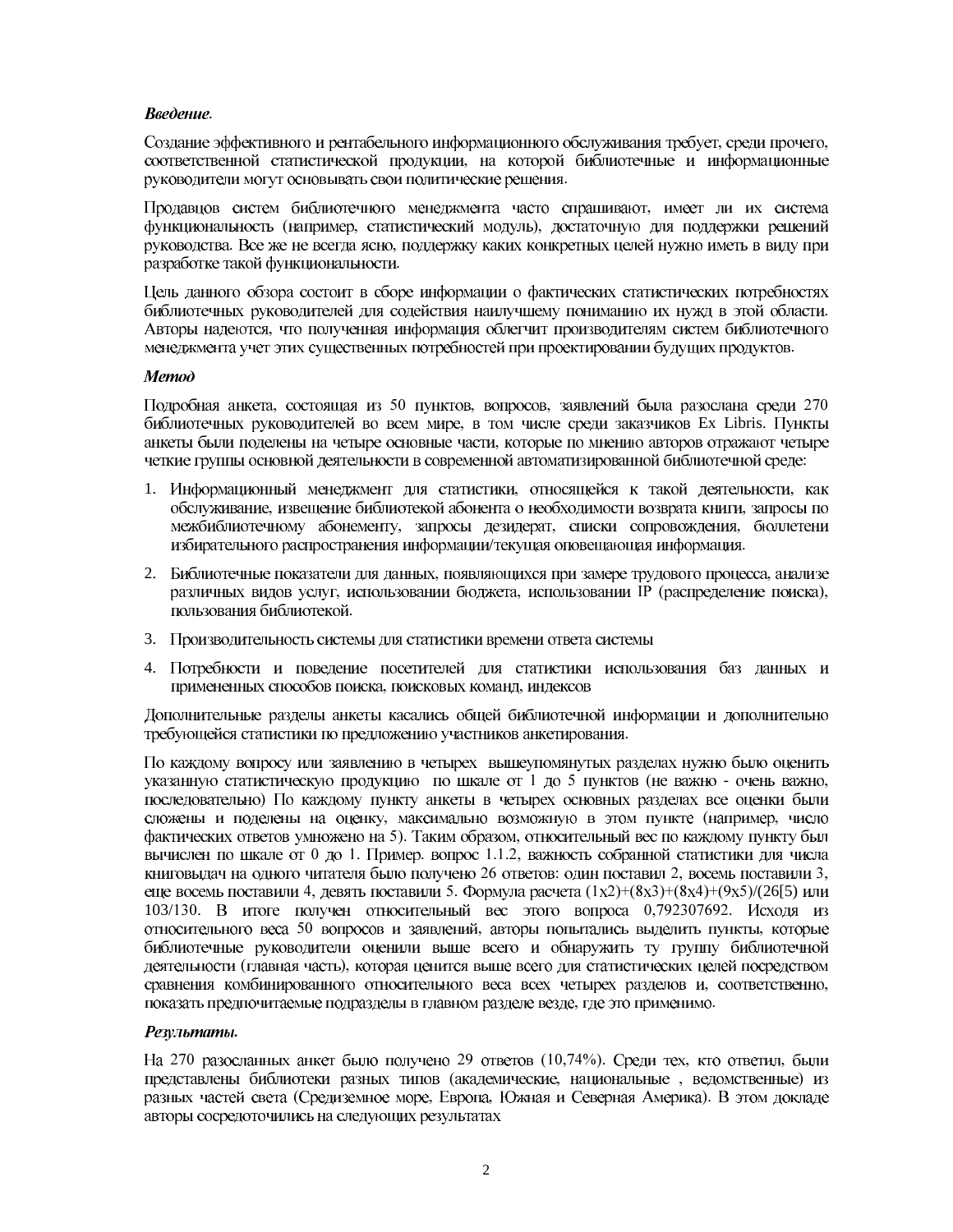1. Пункты статистических данных, которые получили наивысший относительный вес 09 и выше:

- $\bullet$ число выдач на одну книгу - (секция информационного менеджмента, обслуживание)
- число выданных книг (секция информационного менеджмента, обслуживание)  $\bullet$
- $\bullet$ число запросов дезидерат на библиографическом уровне - (информационный менеджмент, запросы дезидерат)
- анализ использования баз данных по числу пользователей (секция потребностей и поведения читателей)
- анализ использования баз данных по числу запросов (секция потребностей и поведения читателей).

Другие интересные пункты данных с относительным весом 0,8-0,9 включают: среднее время поиска и показа результатов, поисковое распределение по IP; примененные поисковые способы; индексы, примененные при поиске; анализ книговыдач по основным предметным категориям; число запросов дезидерат на предметном уровне; производительность каталогизации.

2. Из сравнения веса разных разделов важной деятельности, изложенных ниже, видно, как растет интерес к статистике использования систем и баз данных (разделы производительности систем и потребностей читателей) в сопоставлении с такими традиционными аспектами библиотечной работы, как обслуживание и замеры услуг (разделы информационного менеджмента и библиотечных показателей). Этот результат нужно принять как возможное неокончательное указание, так как различие числа пунктов анкеты по каждому разделу может быть причиной различия комбинированного относительного веса секции. Иначе говоря. раздел производительности систем получил повышенный относительный вес, вероятно, из-за того, что по сравнению с остальными разделами число пунктов в нем ниже, чем в них и что они гомогенные.



#### Сравнение веса основных разделов

| информ. |                |  | библиот. произво-. потребности |  |  |  |  |
|---------|----------------|--|--------------------------------|--|--|--|--|
| управ-. |                |  | произво- дитель- читателей     |  |  |  |  |
| ление   | лительн. ность |  |                                |  |  |  |  |
|         | систем         |  |                                |  |  |  |  |

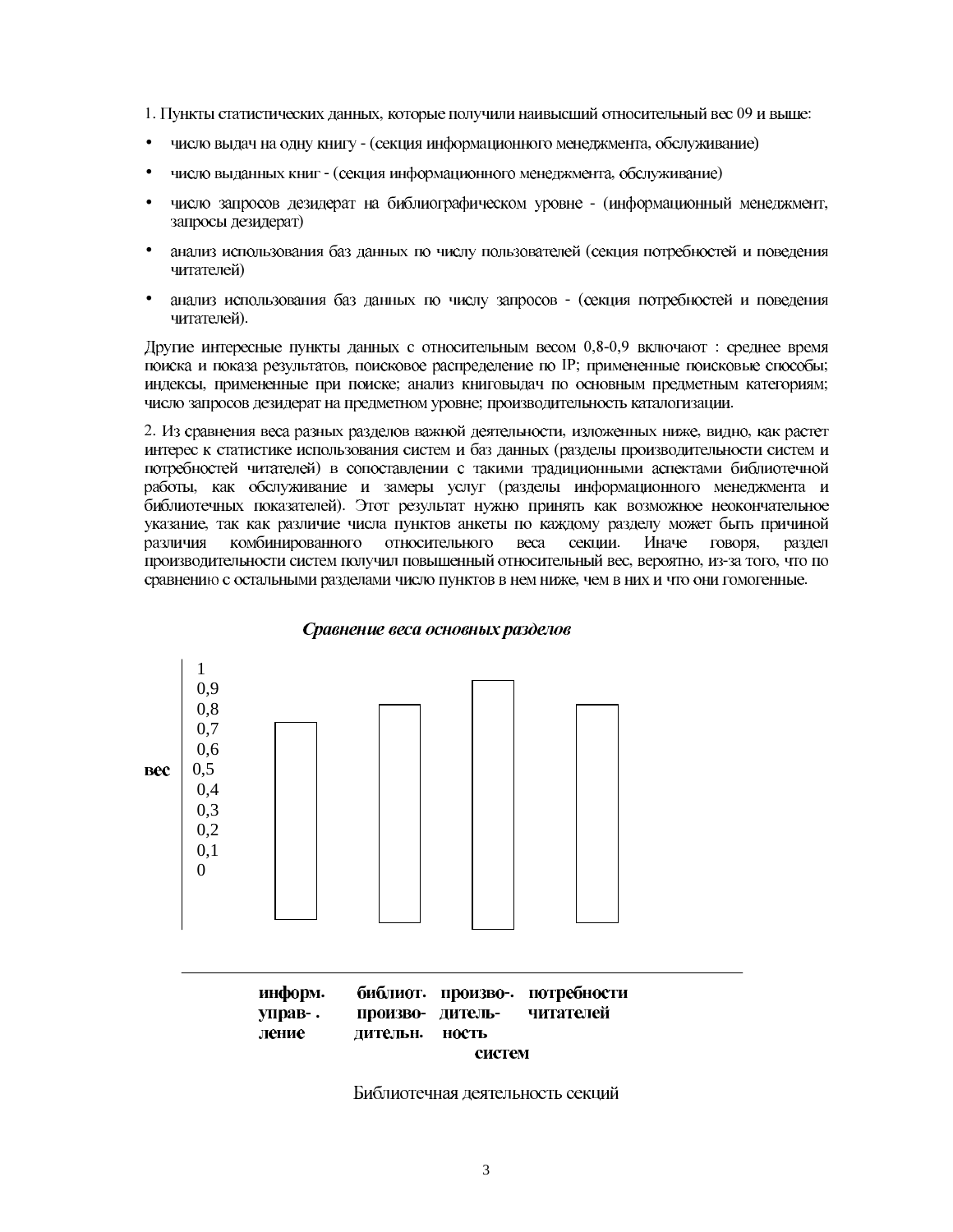3. Сравнение относительного веса подразделов раздела информационного управления, приведенное ниже, ясно показывает, что наибольшим спросом пользуется статистическая продукция об обращении. Высоко ценится и статистика запросов дезидератов С другой стороны, те, кто ответил на анкету, оценили гораздо ниже статистику журнального фактора и напоминании о просрочке.

|                                                                     | 0,8                           |  |  |  |  |  |        |  |
|---------------------------------------------------------------------|-------------------------------|--|--|--|--|--|--------|--|
| Bec                                                                 | 0,6                           |  |  |  |  |  | оценка |  |
|                                                                     | V.4                           |  |  |  |  |  |        |  |
|                                                                     | $\mathsf{v} \cdot \mathsf{v}$ |  |  |  |  |  |        |  |
|                                                                     |                               |  |  |  |  |  |        |  |
| <b>MEA</b><br>обелуучираные удурналын<br><b>TAQUIAMATLI LIGHAMU</b> |                               |  |  |  |  |  |        |  |

Данные по информационному управлению по подразделам

обслуживание журнальн. МБА дезидераты напомифактор нание

подразделы (Схема воспроизведена не полностью)

### **ОБСУЖДЕНИЕ**

Исходя из вышеизложенных результатов, можно сделать уверенный вывод, что библиотечные руководители острее всего нуждаются в статистике обслуживания. Это мнение находит подтверждение в сравнении подразделов информационного менеджмента (3 результат) и в том, что два из пяти пунктов анкеты, пользующихся наибольшей популярностью, касаются обслуживания (1 результат).

Велик спрос и на статистику таких технических аспектов библиотечной системы, как время ответа и замеры использования баз данных. Это демонстрируется двумя другими пунктами из пяти с наивысшей популярностью (1 результат) и сравнением относительного веса., вычисленного для четырех основных разделов библиотечной деятельности (2 результат). Эти результаты неудивительны в наше время, когда библиотечная претензия на славу часто зависит от ее компьютерной инфраструктуры. Помимо этих двух типов данных о библиотечной работе, большинство тех, кто ответил на анкету, сочло очень значительной статистику аспектов поиска (распределение поиска, примененные индексы и так далее). Это также очень совпадает с развивающейся библиотечной средой.

С другой стороны, примечательно разнообразие дополнительно требующейся статистики, предложенное участниками анкетирования. Можно сделать вывод, что вопреки важности, придаваемой статистике обслуживания, производительности систем, аспектам поиска, составление окончательного списка требующейся библиотечной статистики и непрактично, и нежелательно. Вместо этого подход Открытой системы может оказаться полезнее для системы библиотечного управления при работе с этим вопросом, где, например, кроме встроенного пакета наиболее общих отчетов, можно составить любой другой статистический отчет путем прямого обращения к библиотечным накопленным данным, (например, используя SQL или иные BCIIOMOTATE JIBOT DIN DINGTOR DUTIES THE ROOF DUILDER POWER builder, Crystal reports и так далее.).

В завершение можно сказать, не претендуя на окончательное суждение, что результаты обзора могут быть подтверждены при условии упомянутого разнообразия участников анкетирования как в отношении типов библиотек, так и под углом зрения их географического местонахождения и культурной среды. Тем не менее, дальнейшее изучение обсужденных вопросов требует проведения обзора в более широком масштабе.

#### Выводы

В ходе данного обзора в малом масштабе удалось составить общие образцы требующейся статистики среди группы различных библиотечных руководителей. По их оценке обслуживание,